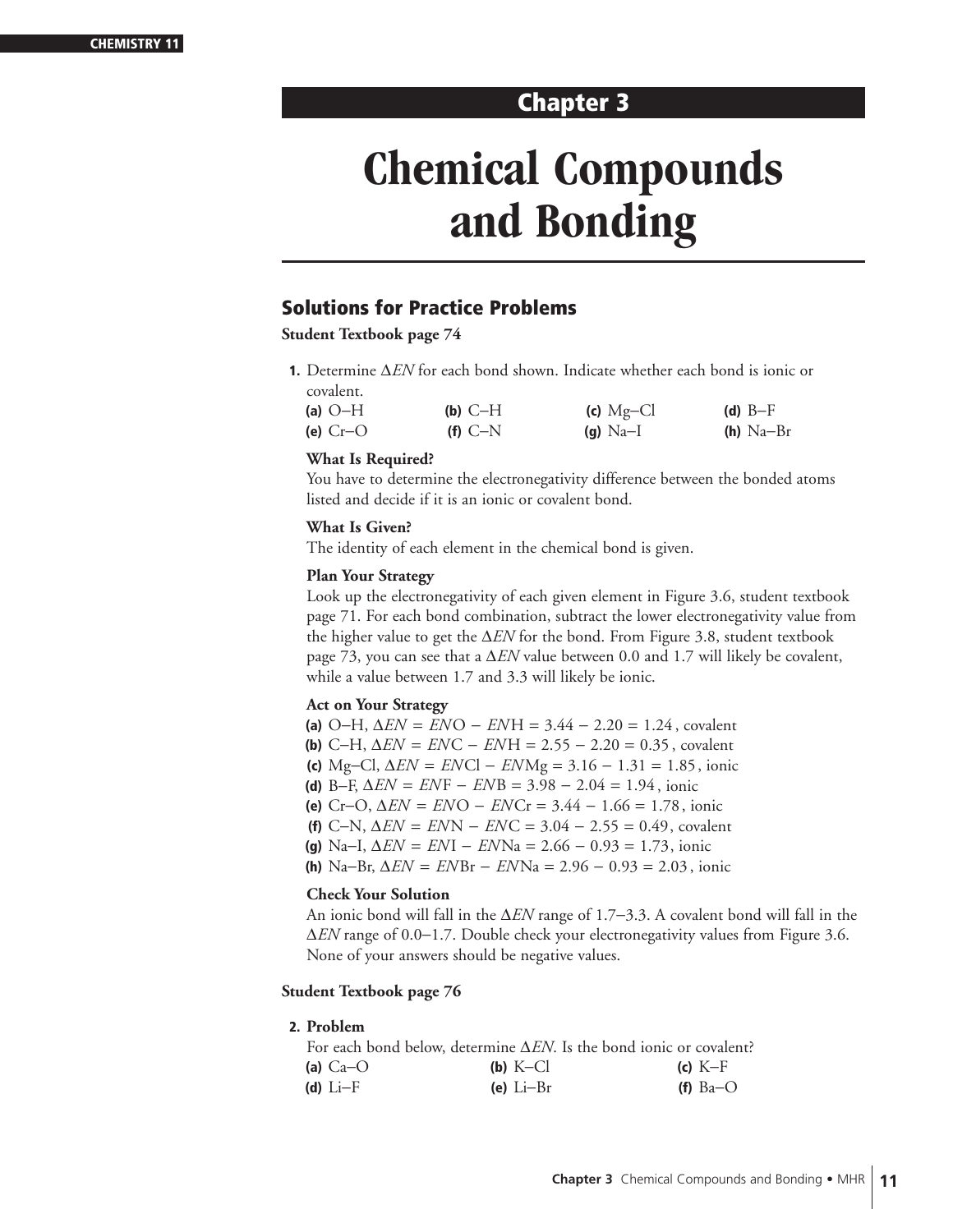#### **What Is Required?**

You have to determine the electronegativity difference between the bonded atoms listed and decide if it is an ionic or covalent bond.

#### **What Is Given?**

The identity of each element in the chemical bond is given.

#### **Plan Your Strategy**

Look up the electronegativity of each given element in Figure 3.6, student textbook page 71. For each bond combination, subtract the lower electronegativity value from the higher value to get the ∆*EN* for the bond. From Figure 3.8, student textbook page 73, you can see that a ∆*EN* value between 0.0 and 1.7 will likely be covalent, while a value between 1.7 and 3.3 will likely be ionic.

#### **Act on Your Strategy**

**(a)** Ca−O, ∆*EN* = *EN* O − *EN* Ca = 3.44 − 1.00 = 2.44 , ionic **(b)** K−Cl, ∆*EN* = *EN* Cl − *EN* K = 3.16 − 0.82 = 2.34 , ionic **(c)** K−F, ∆*EN* = *EN* F − *EN* K = 3.98 − 0.82 = 3.16, ionic **(d)** Li−F, ∆*EN* = *EN* F − *EN* Li = 3.98 − 0.98 = 3.00, ionic **(e)** Li−Br, ∆*EN* = *EN* Br − *EN* Li = 2.96 − 0.98 = 1.98, ionic **(f)** Ba−O, ∆*EN* = *EN* O − *EN* Ba = 3.44 − 0.89 = 2.45 , ionic

#### **Check Your Solution**

An ionic bond will fall in the ∆*EN* range of 1.7−3.3. A covalent bond will fall in the ∆*EN* range of 0.0−1.7. Double check your electronegativity values from Figure 3.6. None of your answers should be negative values.

#### **3. Problem**

Draw Lewis structures to represent the formation of each bond in question 2.

#### **What Is Required?**

You have to draw Lewis structures for the bonds listed in Problem 2.

#### **What Is Given?**

The identity of each element in the chemical bond is given.

#### **Plan Your Strategy**

Apply the octet rule for each element in the bond. Determine the number of valence electrons in the outermost shell of each element in the bond. The electrons from the less electronegative element will be transferred to the element with the higher electronegativity to achieve a stable noble gas configuration.

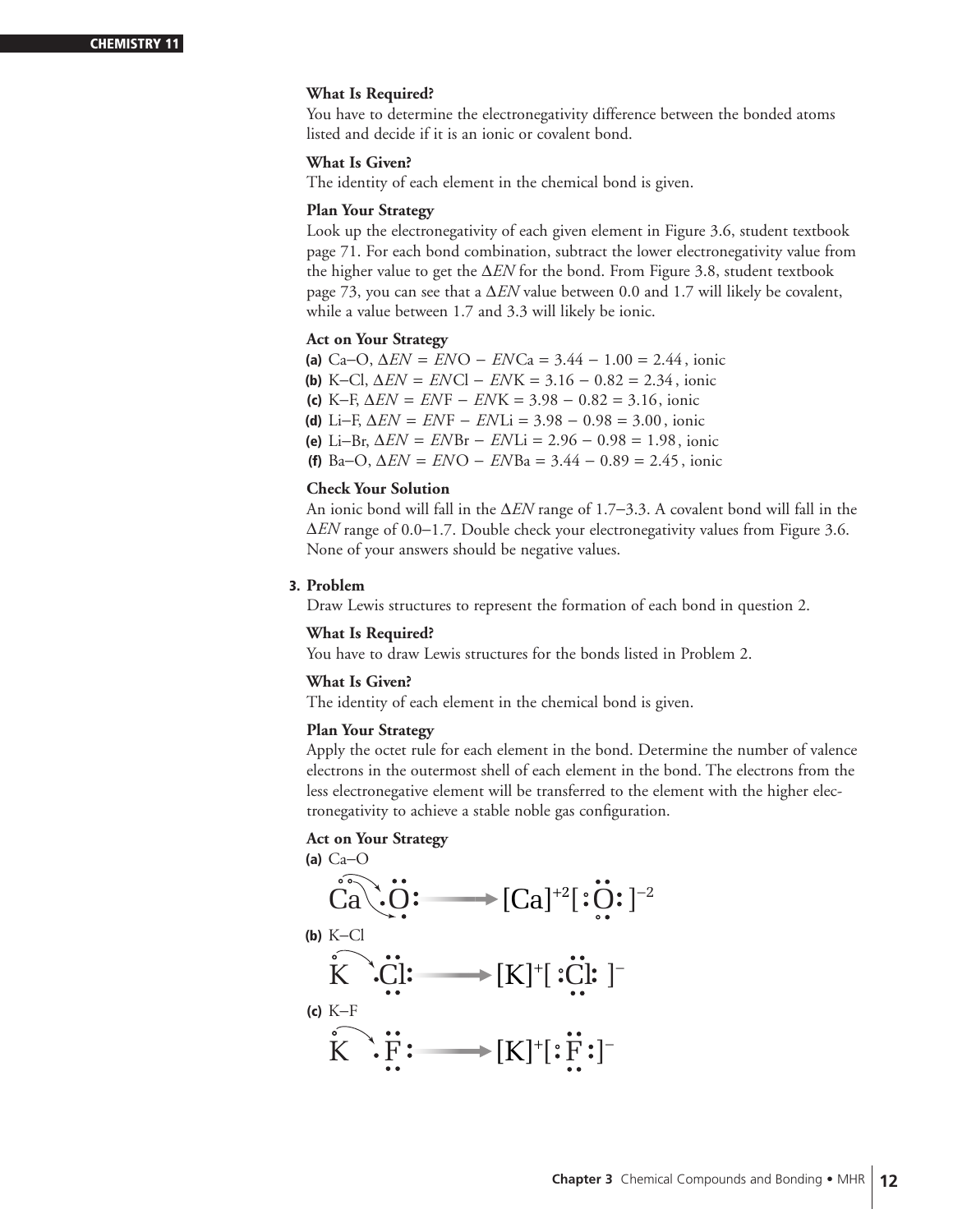

In each case, after the bond has been made, the element with the higher electronegativity should have a total of 8 electrons around it. It should have a net negative charge. The element with the lower electronegativity loses all of its valence electrons and should carry a net positive charge. The charge number of the two elements in the bond should be the same.

# **Solutions for Practice Problems**

#### **Student Textbook page 78**

#### **4. Problem**

- For each pair of elements, determine ∆*EN*.
- **(a)** magnesium and chlorine **(b)** calcium and chlorine **(c)** lithium and oxygen **(d)** sodium and oxygen
- 
- **(e)** potassium and sulfur **(f)** calcium and bromide

#### **What Is Required?**

You have to determine the electronegativity difference between the bonded atoms listed.

#### **What Is Given?**

The identity of each element in the chemical bond is given.

#### **Plan Your Strategy**

Look up the electronegativity of each given element in Figure 3.6, student textbook page 71. For each bond combination, subtract the lower electronegativity value from the higher value to get the ∆*EN* for the bond.

#### **Act on Your Strategy**

**(a)** Mg−Cl, ∆*EN* = *EN* Cl − *EN* Mg = 3.16 − 1.31 = 1.85 **(b)** Ca−Cl, ∆*EN* = *EN* Cl − *EN* Ca = 3.16 − 1.00 = 2.16 **(c)** Li−O, ∆*EN* = *EN* O − *EN* Li = 3.44 − 0.98 = 2.46 **(d)** Na−O, ∆*EN* = *EN* O − *EN* Na = 3.44 − 0.93 = 2.51 **(e)** K−S, ∆*EN* = *EN* S − *EN* K = 2.58 − 0.82 = 1.76 **(f)** Ca−Br, ∆*EN* = *EN* Br − *EN* Ca = 2.96 − 1.00 = 1.96

#### **Check Your Solution**

Double check your electronegativity values from Figure 3.6. None of your answers should be negative values.

#### **5. Problems**

Draw Lewis structures to show how each pair of elements in question 4 forms bonds to achieve a stable octet.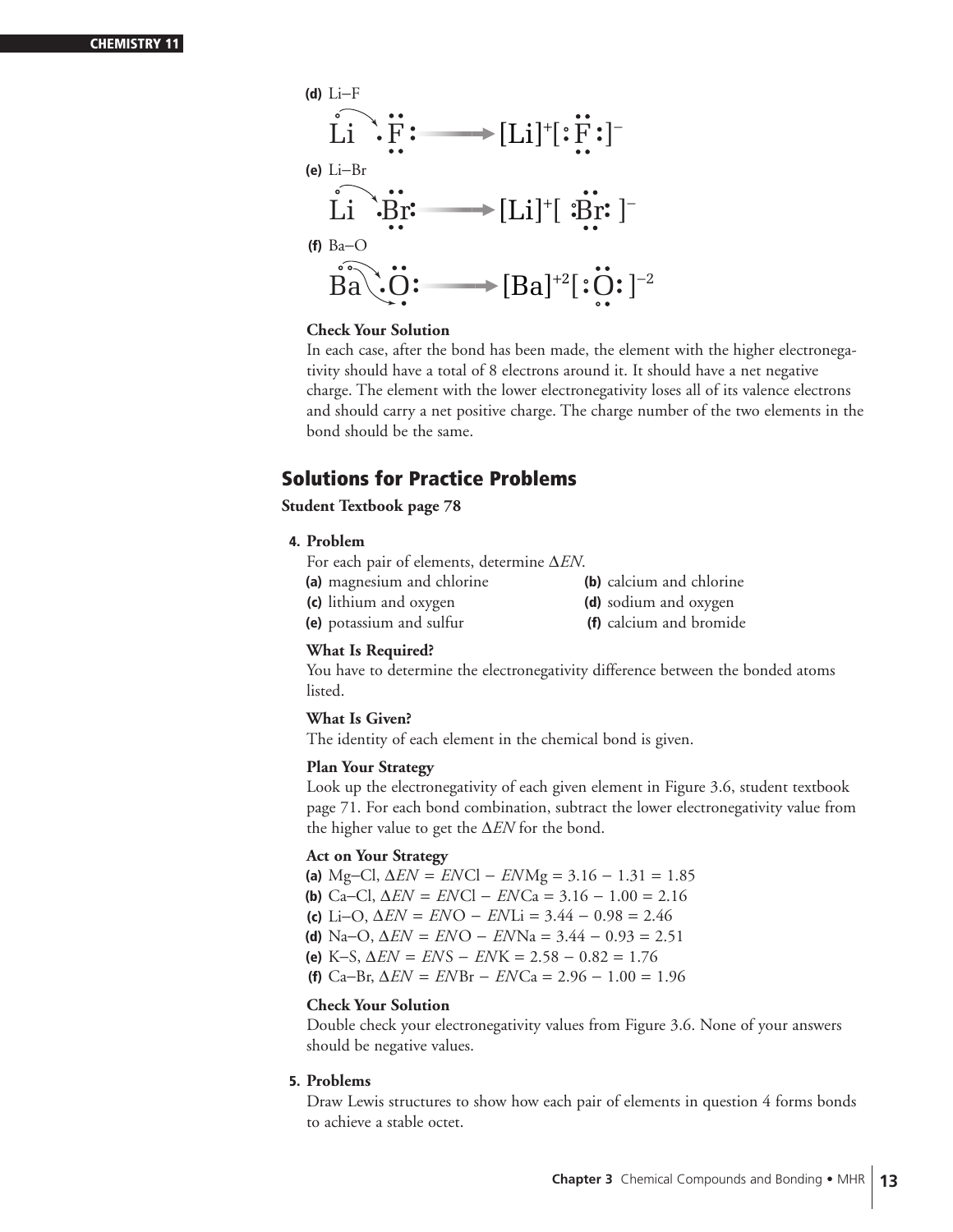#### **What Is Required?**

You have to draw Lewis structures for the bonds listed in Problem 4.

#### **What Is Given?**

The identity of each element in the chemical bond is given.

#### **Plan Your Strategy**

Apply the octet rule for each element in the bond. Determine the number of valence electrons in the outermost shell of each element in the bond. The electrons from the less electronegative element will be transferred to the element with the higher electronegativity to achieve a stable noble gas configuration.

- **(a)** If there are too many electrons from the lower *EN* element than the stable structure of the higher *EN* element can take, then add more atoms from the element with the higher *EN* value until all their noble gas configurations are fulfilled.
- **(b)** Alternatively, if there are too few electrons of the less electronegative element available to fill the outer shell of the higher electronegative element, then add more atoms of the lower *EN* element until the noble gas configuration of the high *EN* element is fulfilled.

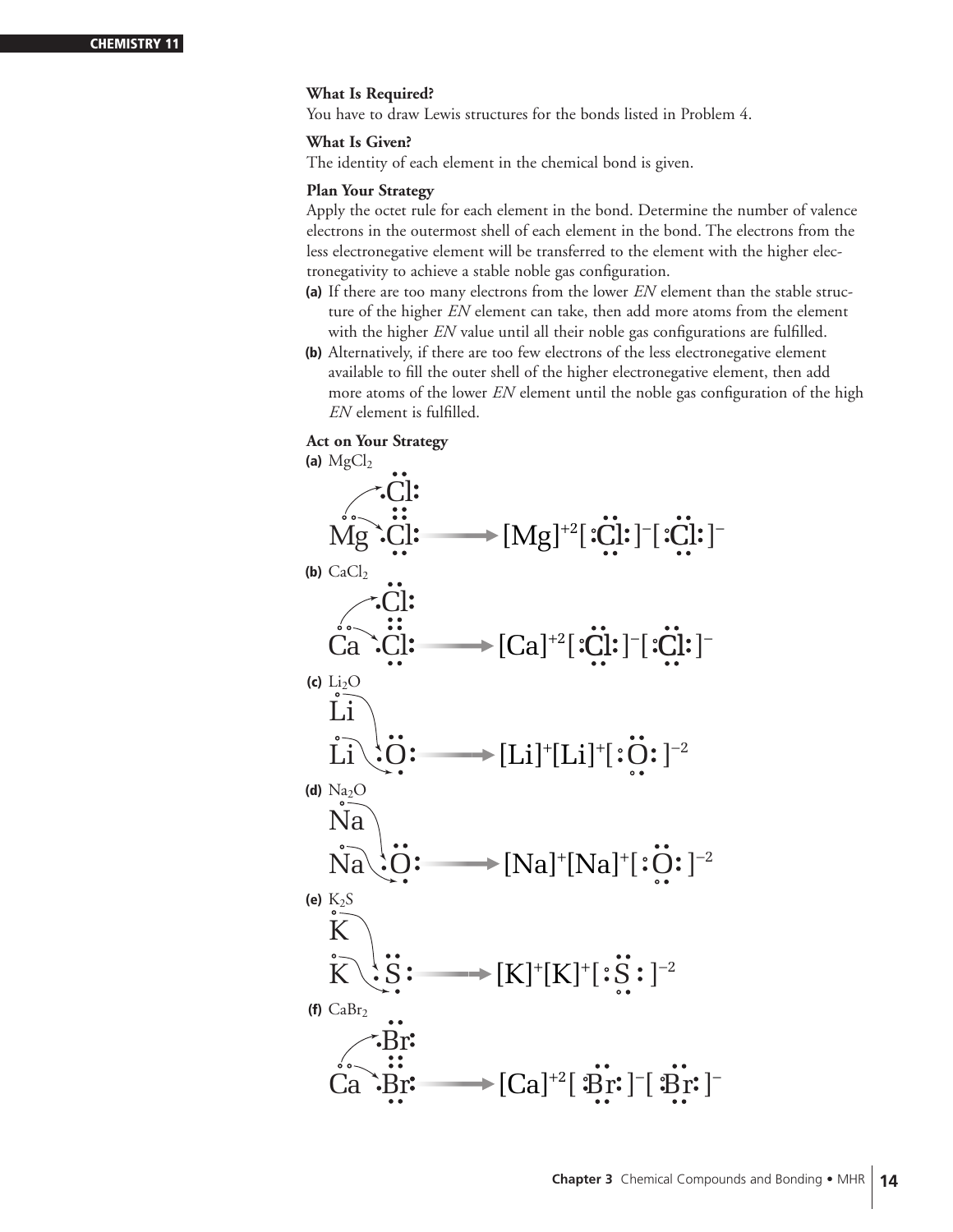In each case, after the bond has been made, the element(s) with the higher electronegativity should have a total of 8 electrons around it. It should have a net negative charge. The element(s) with the lower electronegativity loses all of its valence electrons and should carry a net positive charge. The total charge number(s) of the positively-charged element(s) should be the same as the total charge number(s) of the negatively-charged element(s) in each bond.

# **Solutions for Practice Problems**

#### **Student Textbook page 81**

#### **6. Problem**

Show the formation of a covalent bond between two atoms of each diatomic element. **(a)** iodine **(b)** bromine **(c)** hydrogen **(d)** fluorine

#### **What Is Required?**

You have to draw the formation of the diatomic elements listed, using Lewis structures.

#### **What Is Given?**

The identity of the diatomic element is given.

#### **Plan Your Strategy**

Determine the number of valence electrons in the outermost shell of each element. Draw the Lewis structure twice (two atoms) for each element and fit them together, joined side by side by one pair of electrons. The final joined diagram should allow each element in the pair to have its own stable noble gas configuration of electrons around it, as per the octet rule.

#### **Act on Your Strategy**



#### **Check Your Solution**

Draw a circle around each atom and its surrounding electrons in the bond, enclosing the joined electron pair as well. Each circled atom in the pair should have its own stable noble gas configuration of electrons around it, as per the octet rule.

#### **7. Problem**

Use Lewis structures to show the simplest way in which each pair of elements forms a covalent bond, according to the octet rule.

- **(a)** hydrogen and oxygen **(b)** chlorine and oxygen
- **(c)** carbon and hydrogen **(d)** iodine and hydrogen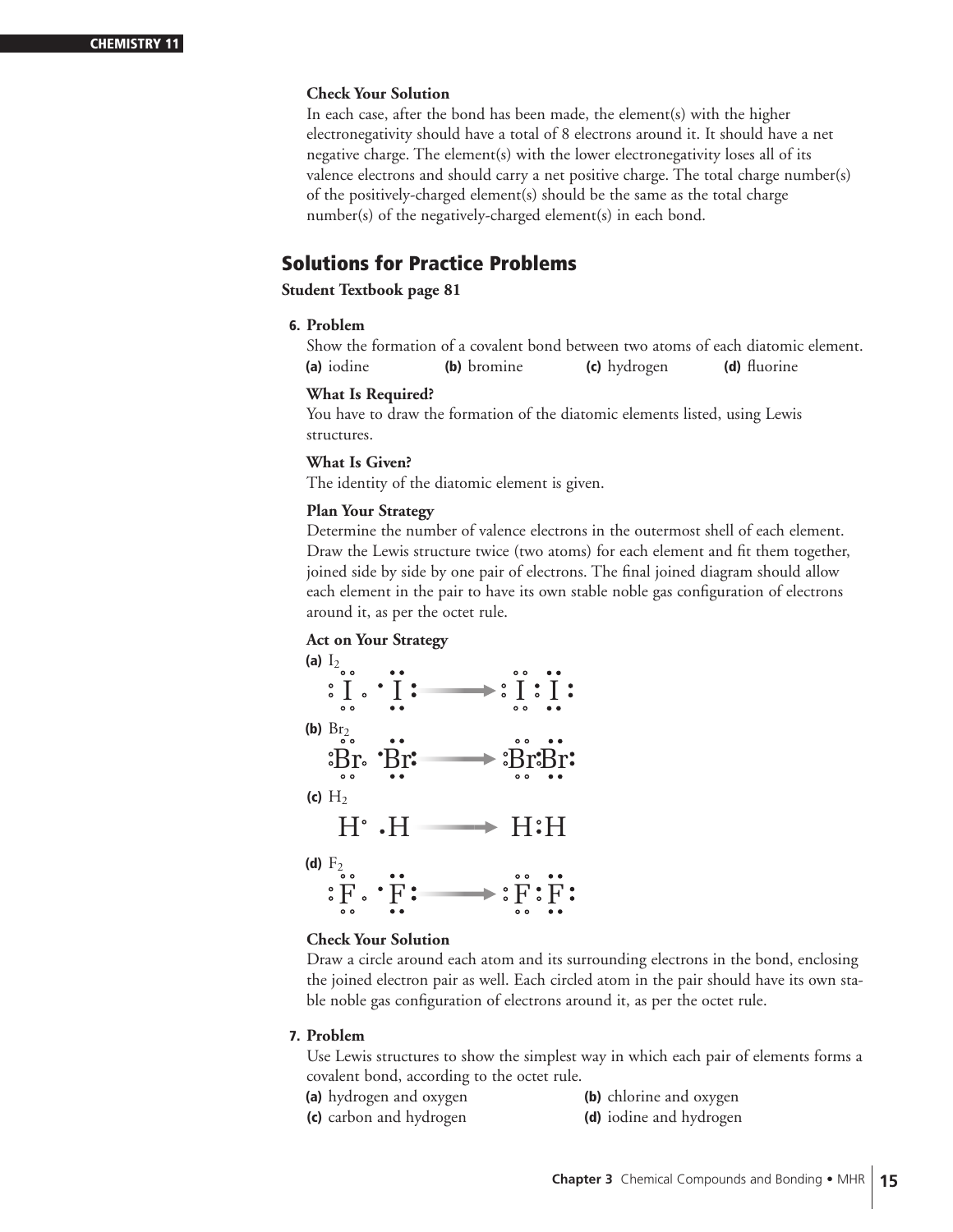**(e)** nitrogen and hydrogen **(f)** hydrogen and rubidium

#### **What Is Required?**

You have to draw the final molecular structure that arises from the combination of the elements listed, using Lewis structures and the octet rule.

#### **What Is Given?**

The identity of the elements in the molecules is given.

#### **Plan Your Strategy**

- **Step 1** Determine the number of valence electrons in the outermost shell of each element.
- **Step 2** Draw the Lewis structure only once first for each element and fit them together, joined side by side by one pair of electrons. Remember that in a Lewis structure with more than 4 electrons, the pairs of electrons must fill consecutively around the atom, not arbitrarily.
- **Step 3** Determine which one of the elements in the pair has unpaired (lone) electrons still in its outer shell. For each unpaired electron it has, add an atom of the other element to it until all the unpaired electrons have been paired.

## **Act on Your Strategy**

```
\overline{A} (a) H_2O oo
(b) Cl<sub>2</sub>O(c) CH_4(d) HI
(e) NH_3 \circ(f) RbH
   Rb:HH:Ņ:H
        H
   H: I:
   H:C:H
       H
       H
    Cl:O
        Cl
   H:O:
       H
```
## **Check Your Solution**

Draw a circle around each atom and its surrounding electrons in the bond, enclosing the joined electron pair as well. Each circled atom in the bond should have its own stable noble gas configuration of electrons around it, as per the octet rule.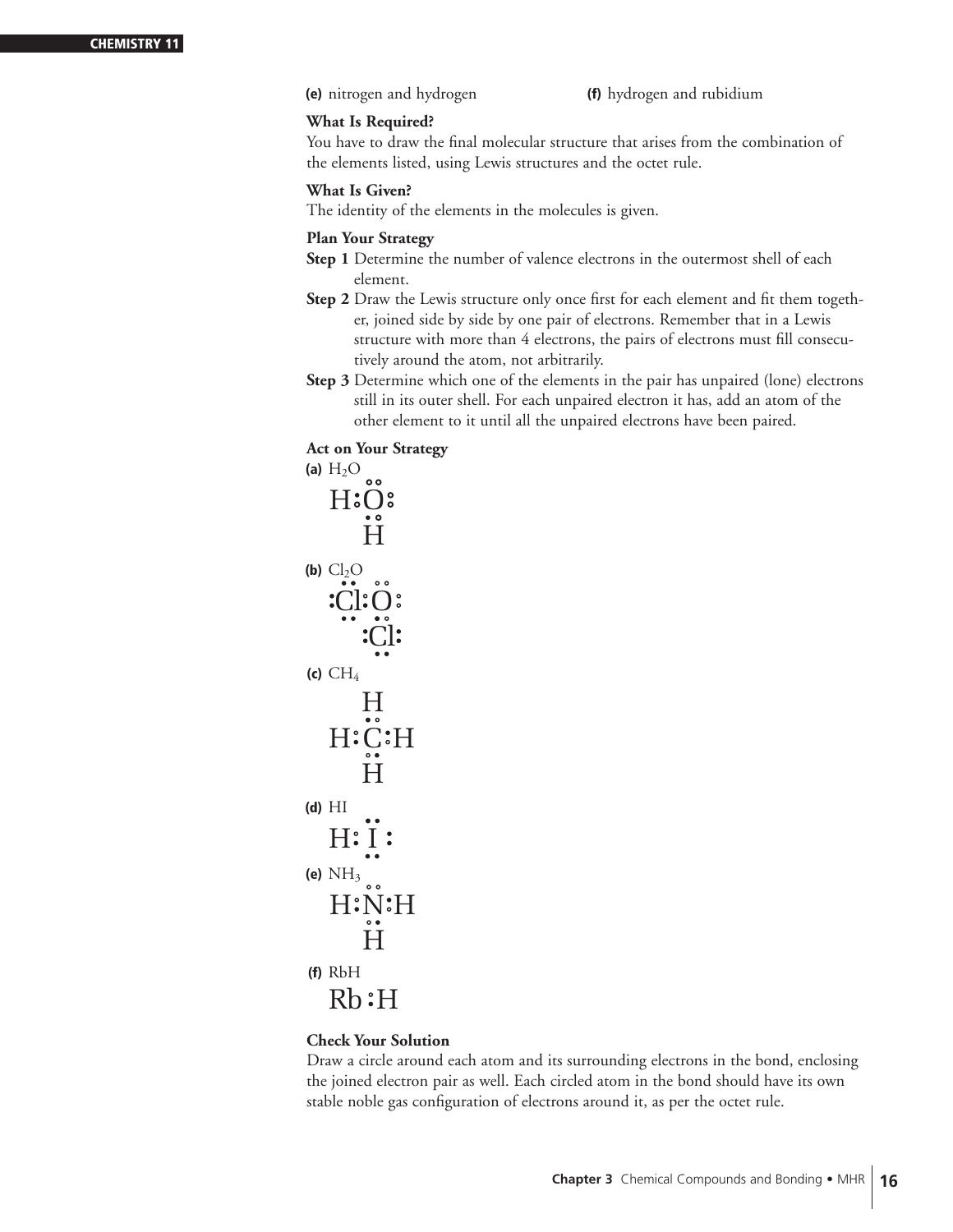# **Solutions for Practice Problems**

**Student Textbook page 82**

#### **8. Problem**

One carbon atom is bonded to two sulfur atoms. Use a Lewis structure represent

the bonds.

#### **What Is Required?**

You have to draw the Lewis configuration of the  $CS<sub>2</sub>$  molecule.

#### **What Is Given?**

The elements and their total number in the molecule are given.

#### **Plan Your Strategy**

- **Step 1** Determine the number of valence electrons in the outermost shell of each element.
- **Step 2** Draw the Lewis structure of each atom and fit them together, joined side by side by one pair of electrons. Remember that in a Lewis structure with more than 4 electrons, the pairs of electrons must fill consecutively around the atom, not arbitrarily.
- **Step 3** For those elements still left with unpaired electrons, join them together again into double or triple bonds until all their electrons are filled.

#### **Act on Your Strategy**

 $CS<sub>2</sub>$  $S$   $:$   $C$   $:$   $S$ 

#### **Check Your Solution**

Draw a circle around each atom and its surrounding electrons in the bond, enclosing all joined electron pairs as well. Each circled atom in the bond should have its own stable noble gas configuration of electrons around it, as per the octet rule.

#### **9. Problem**

A molecule contains one hydrogen atom bonded to a carbon atom, which is bonded to a nitrogen atom. Use a Lewis structure represent the bonds.

#### **What Is Required?**

You have to draw the Lewis configuration of the HCN molecule.

#### **What Is Given?**

The elements and their total number in the molecule are given.

#### **Plan Your Strategy**

- **Step 1** Determine the number of valence electrons in the outermost shell of each element.
- **Step 2** Draw the Lewis structure of each atom and fit them together, joined side by side by one pair of electrons. Remember that in a Lewis structure with more than 4 electrons, the pairs of electrons must fill consecutively around the atom, not arbitrarily.
- **Step 3** For those elements still left with unpaired electrons, join them together again into double or triple bonds until all their electrons are filled.

#### **Act on Your Strategy**

HCN

 $H:C::N$ :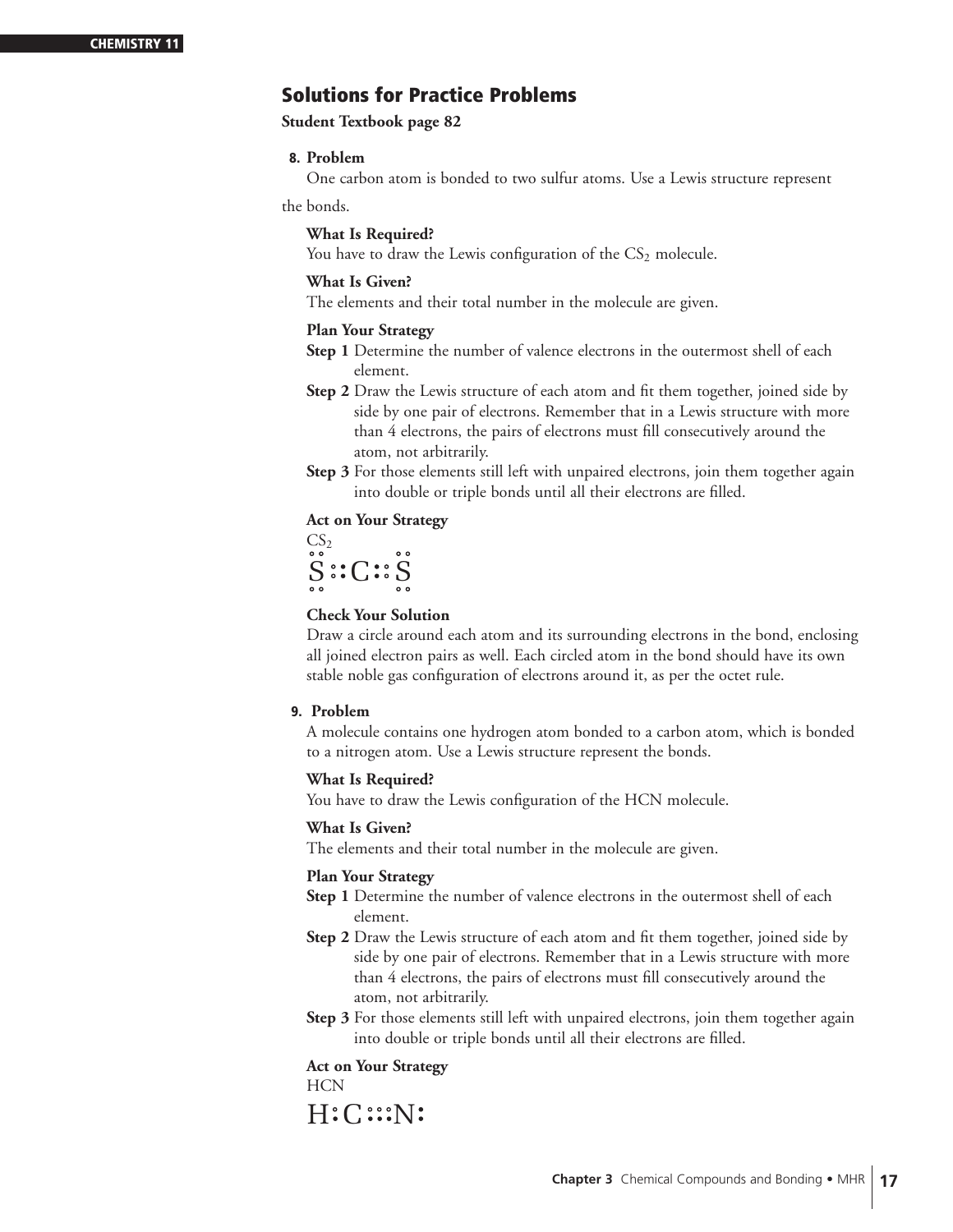Draw a circle around each atom and its surrounding electrons in the bond, enclosing all joined electron pairs as well. Each circled atom in the bond should have its own stable noble gas configuration of electrons around it, as per the octet rule.

#### **10. Problem**

Two carbon atoms and two hydrogen atoms bond together, forming a molecule. Each atom achieves a full outer electron level. Use a Lewis structure to represent the bonds.

#### **What Is Required?**

You have to draw the Lewis configuration of the  $C_2H_2$  molecule.

#### **What Is Given?**

The elements and their total number in the molecule are given.

#### **Plan Your Strategy**

- **Step 1** Determine the number of valence electrons in the outermost shell of each element.
- **Step 2** Draw the Lewis structure of each atom and fit them together, joined side by side by one pair of electrons. Remember that in a Lewis structure with more than 4 electrons, the pairs of electrons must fill consecutively around the atom, not arbitrarily.
- **Step 3** For those elements still left with unpaired electrons, join them together again into double or triple bonds until all their electrons are filled.

# **Act on Your Strategy**

 $C_2H_2$ 

# $H:C::C:H$

#### **Check Your Solution**

Draw a circle around each atom and its surrounding electrons in the bond, enclosing all joined electron pairs as well. Each circled atom in the bond should have its own stable noble gas configuration of electrons around it, as per the octet rule.

# **Solutions for Practice Problems**

#### **Student Textbook page 86**

**11. Problem**

Predict whether each bond will be covalent, polar covalent, or ionic. **(a)** C−F **(b)** O−N **(c)** Cl−Cl **(d)** Cu−O **(e)** Si−H **(f)** Na−F **(g)** Fe−O **(h)** Mn−O

#### **What Is Required?**

You have to determine the electronegativity difference between the bonded atoms listed and decide if it is an ionic, covalent, or polar covalent bond.

#### **What Is Given?**

The identity of each element in the chemical bond is given.

#### **Plan Your Strategy**

Look up the electronegativity of each given element in Figure 3.6, student textbook page 71. For each bond combination, subtract the lower electronegativity value from the higher value to get the ∆*EN* for the bond. From Figure 3.8, student textbook page 73, you can see that a ∆*EN* value between 0.0 and 0.5 will likely be covalent, a value between 0.5 and 1.7 will likely be polar covalent, and a value between 1.7 and 3.3 will likely be ionic.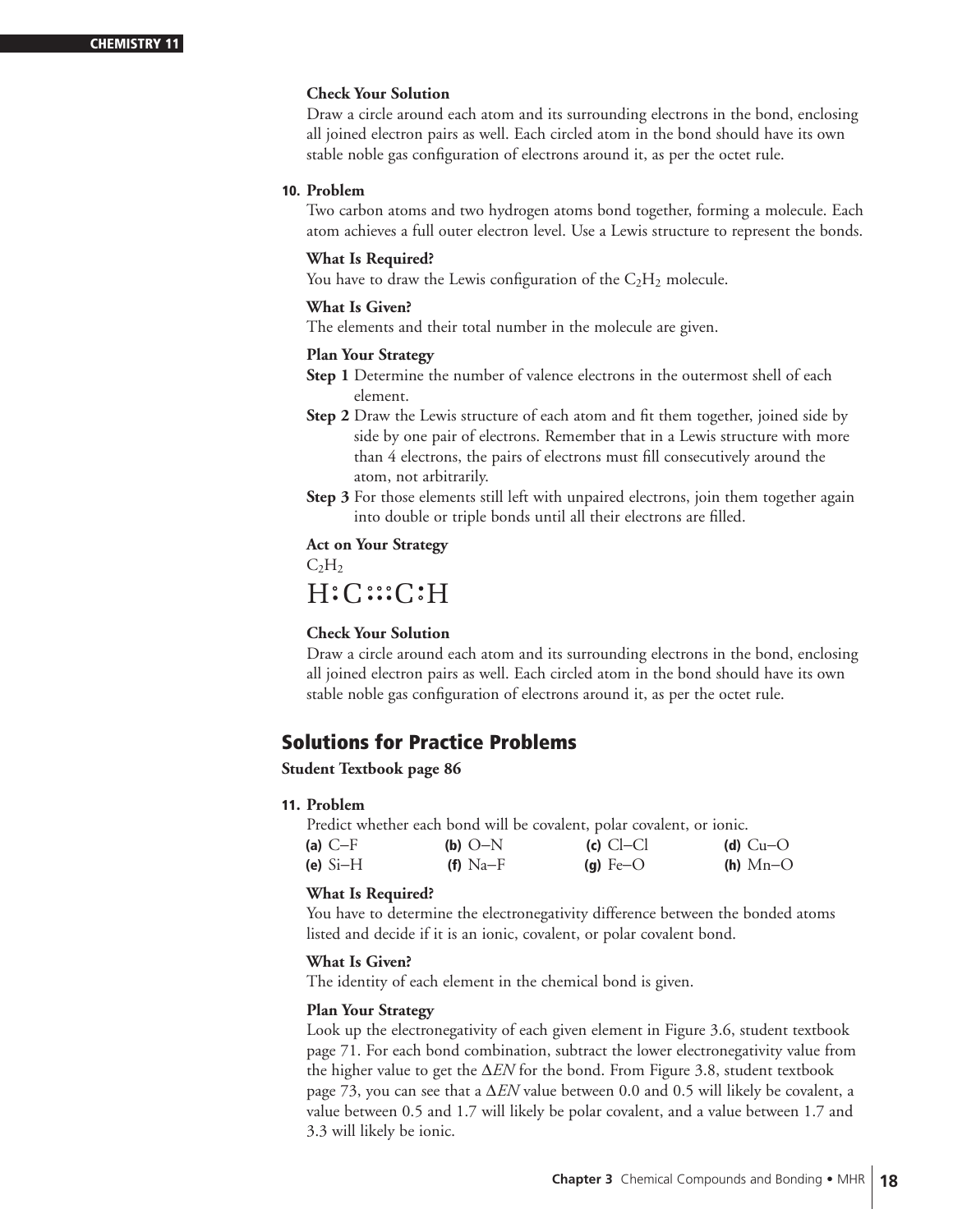#### **Act on Your Strategy**

- **(a)** C−F, ∆*EN* = *EN* F − *EN* C = 3.98 − 2.55 = 1.43 , polar covalent
- **(b)** O−N, ∆*EN* = *EN* O − *EN* N = 3.44 − 3.04 = 0.40, covalent
- **(c)** Cl−Cl, ∆*EN* = *EN* Cl − *EN* Cl = 3.16 − 3.16 = 0.00 , covalent
- **(d)** Cu−O, ∆*EN* = *EN* O − *EN* Cu = 3.44 − 1.90 = 1.54 , polar covalent
- **(e)** Si−H, ∆*EN* = *EN* H − *EN* Si = 2.20 − 1.90 = 0.30, covalent
	- **(f)** Na−F, ∆*EN* = *EN* F − *EN* Na = 3.98 − 0.93 = 3.05 , ionic
- **(g)** Fe−O, ∆*EN* = *EN* O − *EN* Fe = 3.44 − 1.83 = 1.61 , polar covalent
- **(h)** Mn−O, ∆*EN* = *EN* O − *EN* Mn = 3.44 − 1.55 = 1.89, ionic

#### **Check Your Solution**

An ionic bond will fall in the ∆*EN* range of 1.7−3.3. A polar covalent bond will fall in the ∆*EN* range of 0.5−1.7. A covalent bond will fall in the ∆*EN* range of 0.0−0.5. Double check your electronegativity values from Figure 3.6. None of your answers should be negative values.

#### **12. Problem**

For each polar covalent bond in problem 11, indicate the locations of the partial charges.

#### **What Is Required?**

You have to show the partial charges in the polar covalent bonds you identified in problem 11 above.

#### **What Is Given?**

You have identified the polar covalent bonds in problem 11 above.

#### **Plan Your Strategy**

For each of the polar covalent bond pairs, the element with the most valence electrons around it (higher *EN* value) will be more partially negative. The element with the least number of valence electrons around (lower *EN* value) it will be more partially positive.

#### **Act on Your Strategy**

The polar covalent molecules identified in problem 11 are C−F, Cu−O, and Fe−O. *δ*<sup>+</sup> C—F *δ*<sup>−</sup>

*δ*<sup>+</sup> C—O *δ*<sup>−</sup>

*δ*<sup>+</sup> Fe—Ο *δ*<sup>−</sup>

#### **Check Your Solution**

Draw the Lewis configurations of each to bond pair. Circle each atom individually, enclosing all of its surrounding paired electrons as well as the shared pair in the bond. The partially positive side is the element with the least number of paired electrons. The partially negative side is the element with the most number of paired electrons.

#### **13. Problem**

Arrange the bonds in each set in order of increasing polarity. (A completely polarized bond is an ionic bond.)

**(a)** H−Cl, O−O, N−O, Na−Cl **(b)** C−Cl, Mg−Cl, P−O, N−N

#### **What Is Required?**

You have to order each bond pair in each set according to increasing polarity.

#### **What Is Given?**

The identity of the element in each bond pair is given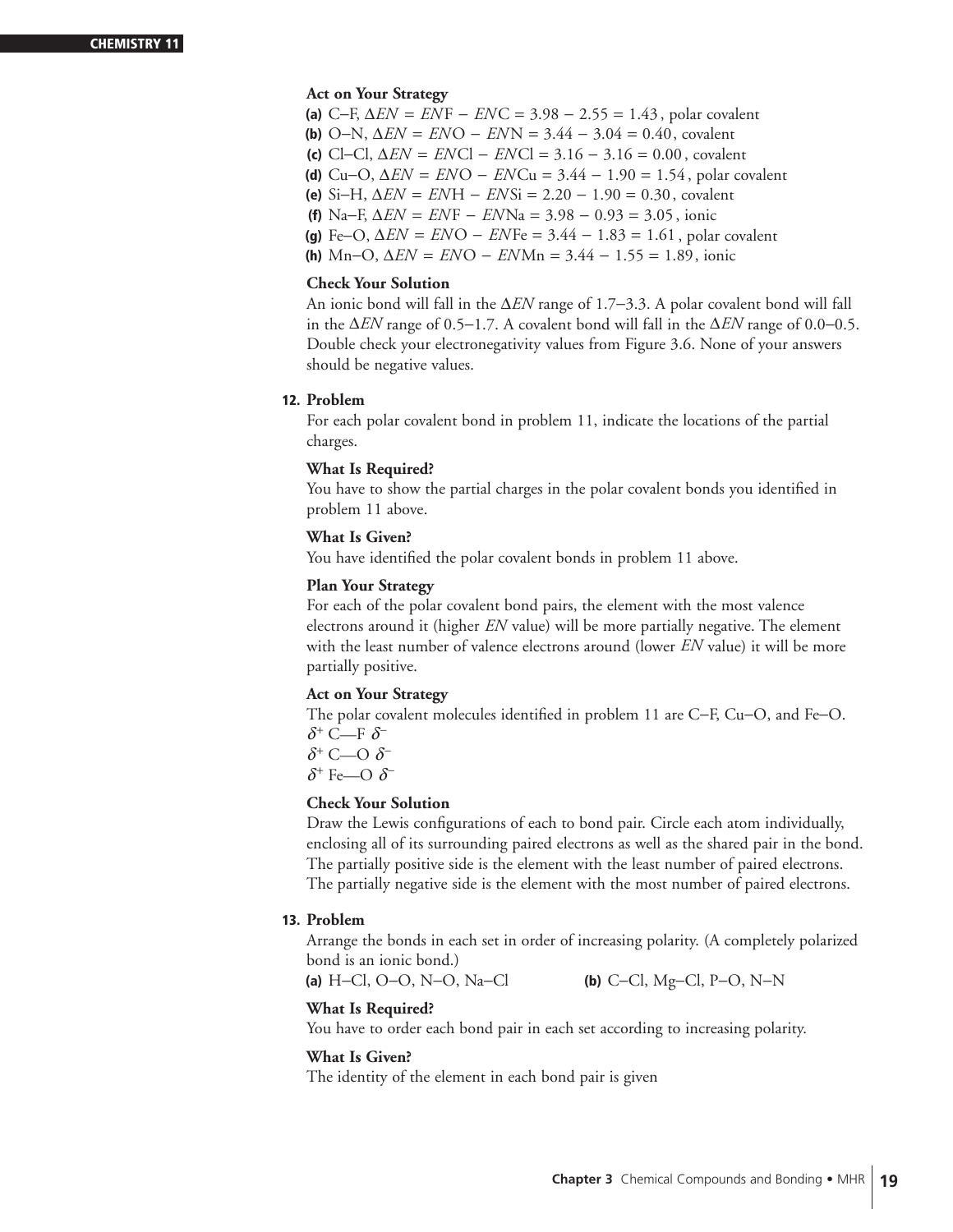#### **Plan Your Strategy**

First determine the ∆*EN* value for each pair. The greater the value, the greater is the bond polarity.

#### **Act on Your Strategy**

| (a) Order: $O-O$ , | N-O.  | H–Cl,   | $Na-Cl$  |
|--------------------|-------|---------|----------|
| $\Delta EN: 0.00$  | 0.40, | 0.96,   | 2.23     |
| (b) Order: $N-N$ , | C-Cl. | $P-O$ . | $Mg$ –Cl |
| $\Delta EN: 0.00$  | 0.61, | 1.25,   | 1.85     |

#### **Check Your Solution**

Double check your electronegativity values from Figure 3.6. None of your answers should be negative values.

# **Solutions for Practice Problems**

#### **Student Textbook page 97**

#### **14. Problem**

Use the periodic table to predict the most common valences of the atoms in Groups 16 (VIA) and 17 (VIIA).

#### **What Is Required?**

You need to predict the most common valences of atoms in Groups VIA and VIIA.

## **What Is Given?**

Group 16 (VIA) and Group 17 (VIIA) on the periodic table.

#### **Plan Your Strategy**

The group A number is usually a quick indication of the most common valence of the elements in that group.

IA indicates +1, IIA indicates +2, IIIA indicates +3, IVA indicates +4, VA indicates +/−3, VIA indicates −2, and VIIA indicates −1.

#### **Act on Your Strategy**

| Group 16, common valence | $-2$ |
|--------------------------|------|
| Group 17, common valence | $-1$ |

#### **Check Your Solution**

Pick any element that falls under Groups 16 and 17 and draw out its electronic configuration or Lewis structure. Your diagram will show the element under Group 16 requires 2 more electrons to reach a stable noble gas configuration. The element under group 17 requires 1 more electron to reach a stable noble gas configuration.

#### **15. Problem**

If you had to assign a valence to the noble gases, what would it be? Explain your answer.

#### **What Is Required?**

You have to assign a valence to the noble gases.

#### **What Is Given?**

The group is that of the noble gases.

#### **Plan your Strategy**

Recall that the valence is an oxidation number. That is, it is a charge reflecting the number of electrons available from, or needed by, an element to allow it to reach a stable noble gas configuration in a bond.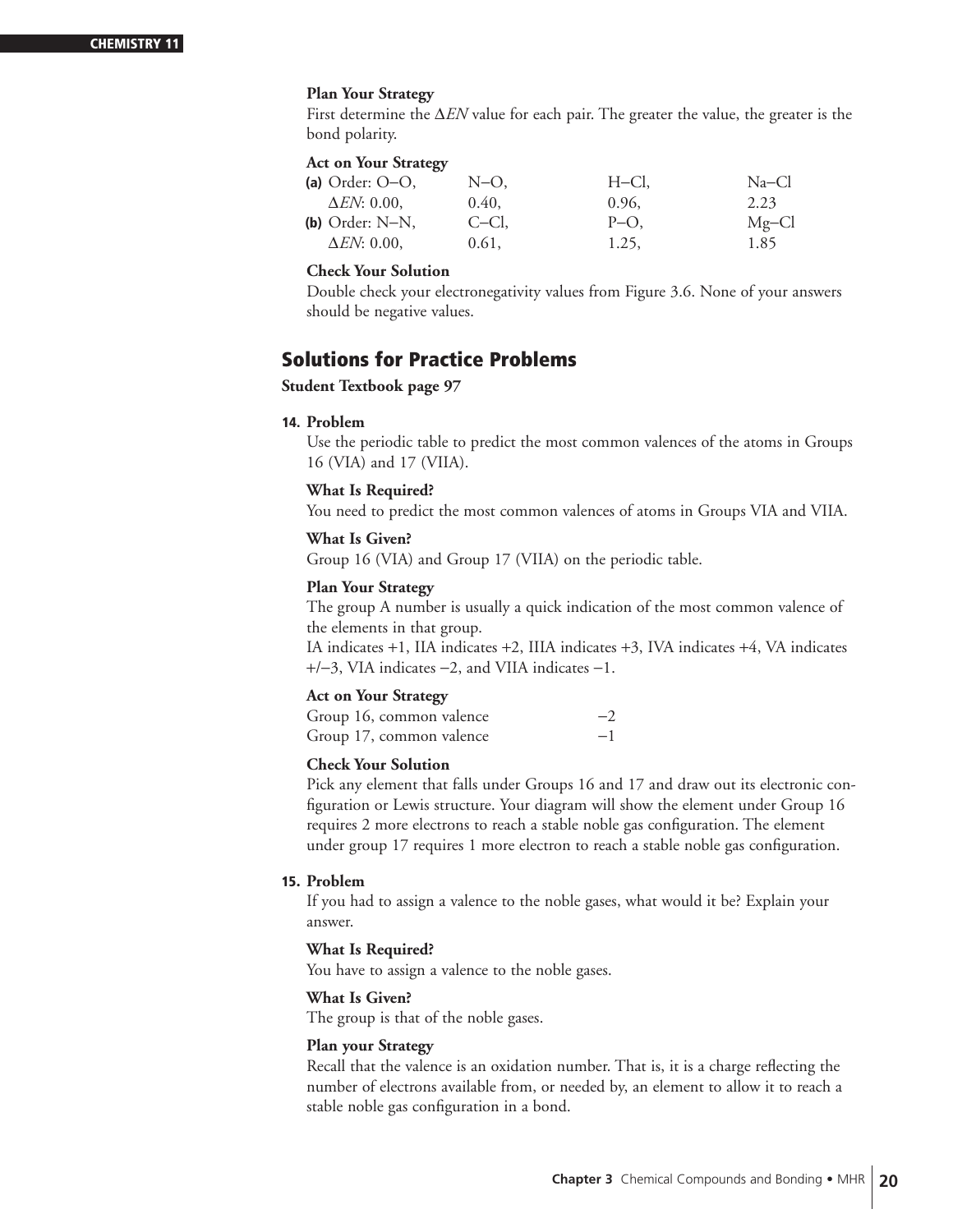#### **Act on Your Strategy**

One would assign zero valence for noble gases, because they are already in a stable configuration according to the octet rule. Wrap the periodic table into a cylinder. The noble gases are between the alkali metals, + 1 and halogens −1, showing that the noble gases would neither lose nor gain electrons.

#### **Check Your Solution**

Pick any element that falls under Groups 18 and draw out its electronic configuration or Lewis structure. Your diagram will show the element has 8 valence electrons in its outer shell, that is, it is already in a stable configuration according to the octet rule.

# **Solutions for Practice Problems**

#### **Student Textbook page 99**

#### **16. Problem**

Write a balanced formula for a compound that contains sulfur and each of the following elements. Use a valence of −2 for sulfur.

| (a) sodium   | (b) calcium  | (c) barium   |
|--------------|--------------|--------------|
| (d) aluminum | (e) rubidium | (f) hydrogen |

#### **What Is Required?**

You have to combine sulfur with the elements listed and give its balanced formula.

#### **What Is Given?**

The name of the element to combine with sulfur is given. The valence of sulfur is −2.

#### **Plan Your Strategy**

- **Step 1** Write the unbalanced formula, putting the metal element before the nonmetal element. Sulfur is a non-metal, so it will appear at the back of all the formulas.
- **Step 2** Determine the valence of each element and put it on top of its name.
- **Step 3** Use arrows to connect the valence number (without its sign) of the metal element to sulfur, making it the subscript number of sulfur.
- **Step 4** Repeat step 3, this time connecting the valence number of sulfur to the name of the metal.
- **Step 5** Check the subscripts and remove any that are "1." If the subscripts on both are the same, also remove the subscripts.

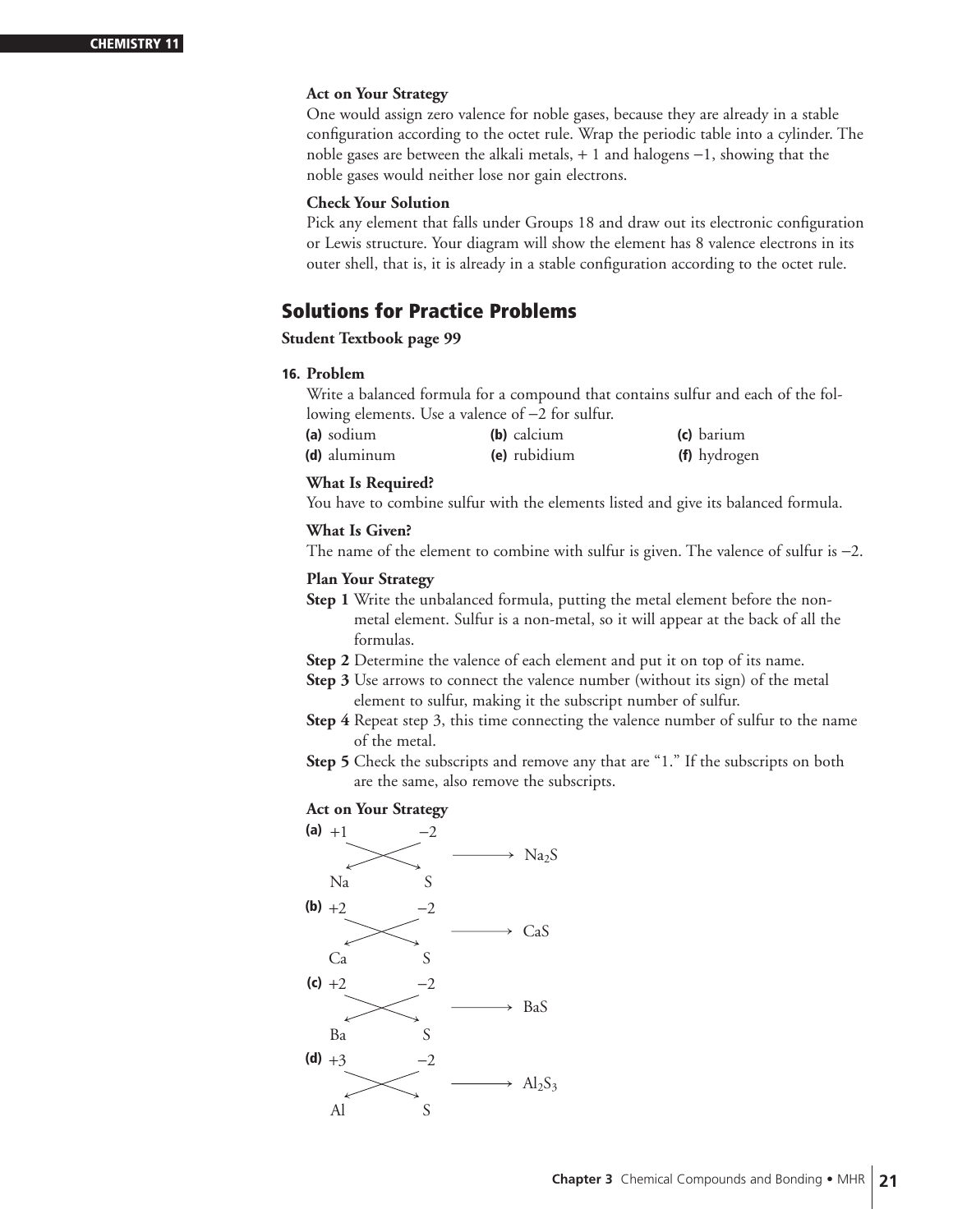

Draw a Lewis structure of the molecule. Your diagram will show stable configurations of each atom according to the octet rule.

#### **17. Problem**

Write a balanced formula for a compound that contains calcium and each of the following elements.

| (a) oxygen  | (b) sulfur     | (c) carbon   |
|-------------|----------------|--------------|
| (d) bromine | (e) phosphorus | (f) fluorine |

#### **What Is Required?**

You have to combine calcium with the elements listed and give its balanced formula.

#### **What Is Given?**

The name of the element to combine with calcium is given. The valence of calcium  $is +2.$ 

#### **Plan Your Strategy**

- **Step 1** Write the unbalanced formula, putting the metal element before the nonmetal element. In this case, calcium is a metal, so it will appear in the front of all the formulas.
- **Step 2** Determine the valence of each element and put it on top of its name.
- **Step 3** Use arrows to connect the valence number (without its sign) of calcium to the name of the non-metal element, making it the subscript number of the nonmetal element.
- **Step 4** Repeat step 3, this time connecting the valence number of the non-metal element to calcium.
- **Step 5** Check the subscripts and remove any that are "1." If the subscripts on both are the same, also remove the subscripts.

#### **Act on Your Strategy**



[Note: Calcium carbiole used to produce acetylene has a formula, CaC2. This is misnamed and should be called calcium acetylide.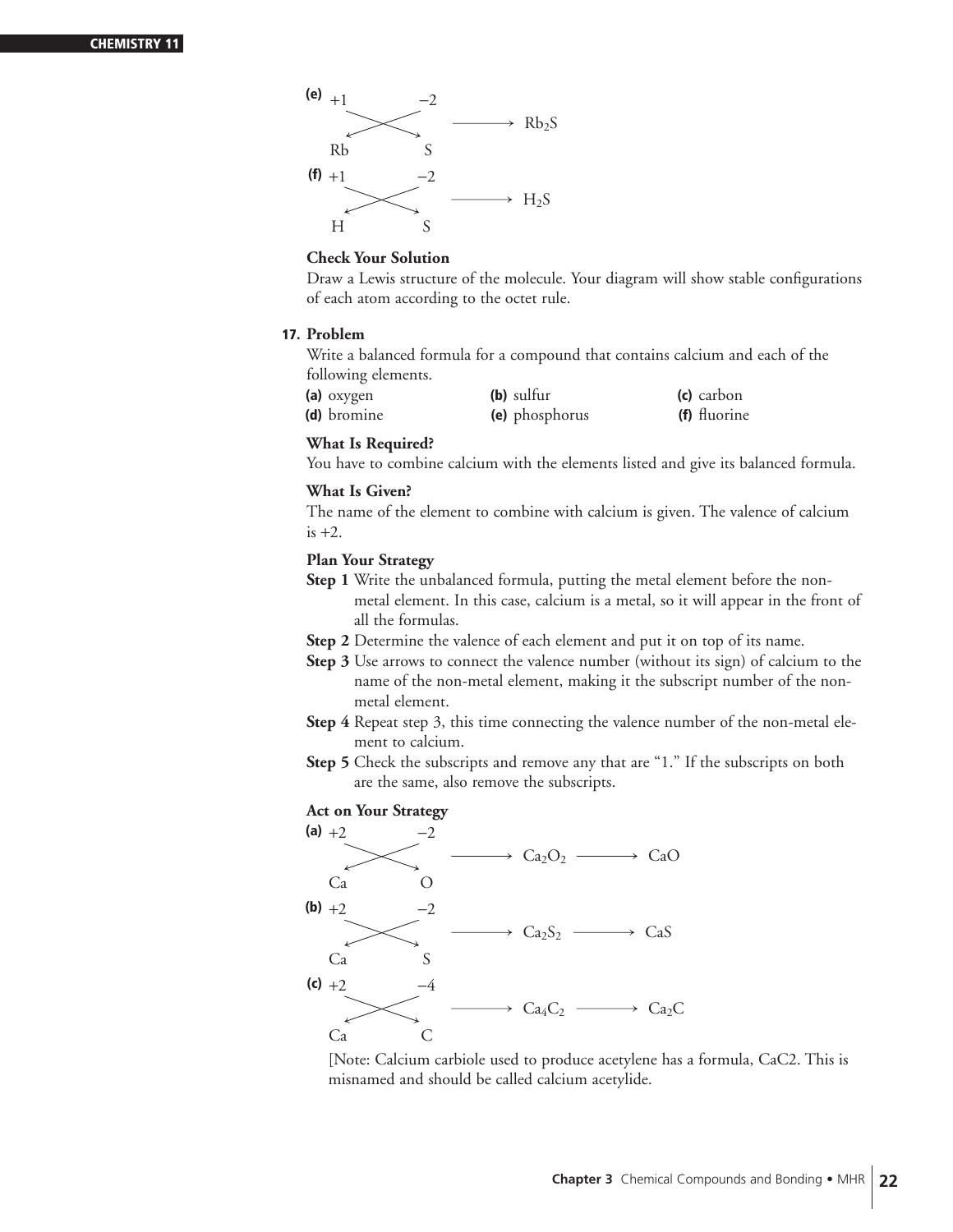

Draw a Lewis structure of the molecule. Your diagram will show stable configurations of each atom according to the octet rule.

# **Solutions for Practice Problems**

#### **Student Textbook page 100**

**8. Problem**

Use the information in Table 3.4 to write a chemical formula for a compound that contains sodium and each of the following polyatomic ions.

| (a) nitrate | (b) phosphate   | (c) sulfite   |
|-------------|-----------------|---------------|
| (d) acetate | (e) thiosulfate | (f) carbonate |

#### **What Is Required?**

You have to combine sodium with the polyatomic ions listed and give its balanced formula.

#### **What Is Given?**

The name of the polyatomic ion to combine with sodium is given. From Table 3.4, the valence of sodium is +1.

#### **Plan Your Strategy**

- **Step 1** Write the unbalanced formula, putting the sodium metal before the polyatomic ion. Place a bracket around the polyatomic ion.
- **Step 2** Determine the valence of each component and put it on top of its name.
- **Step 3** Use arrows to connect the valence number (without its sign) of sodium to the name of the polyatomic ion, making it the subscript number of the polyatomic ion.
- **Step 4** Repeat step 3, this time connecting the valence number of the polyatomic ion to sodium.
- **Step 5** Check the subscripts and remove any that are "1," but outside a polyatomic ion bracket only. If the subscripts outside the polyatomic ion bracket and of sodium's are the same, remove them as well.

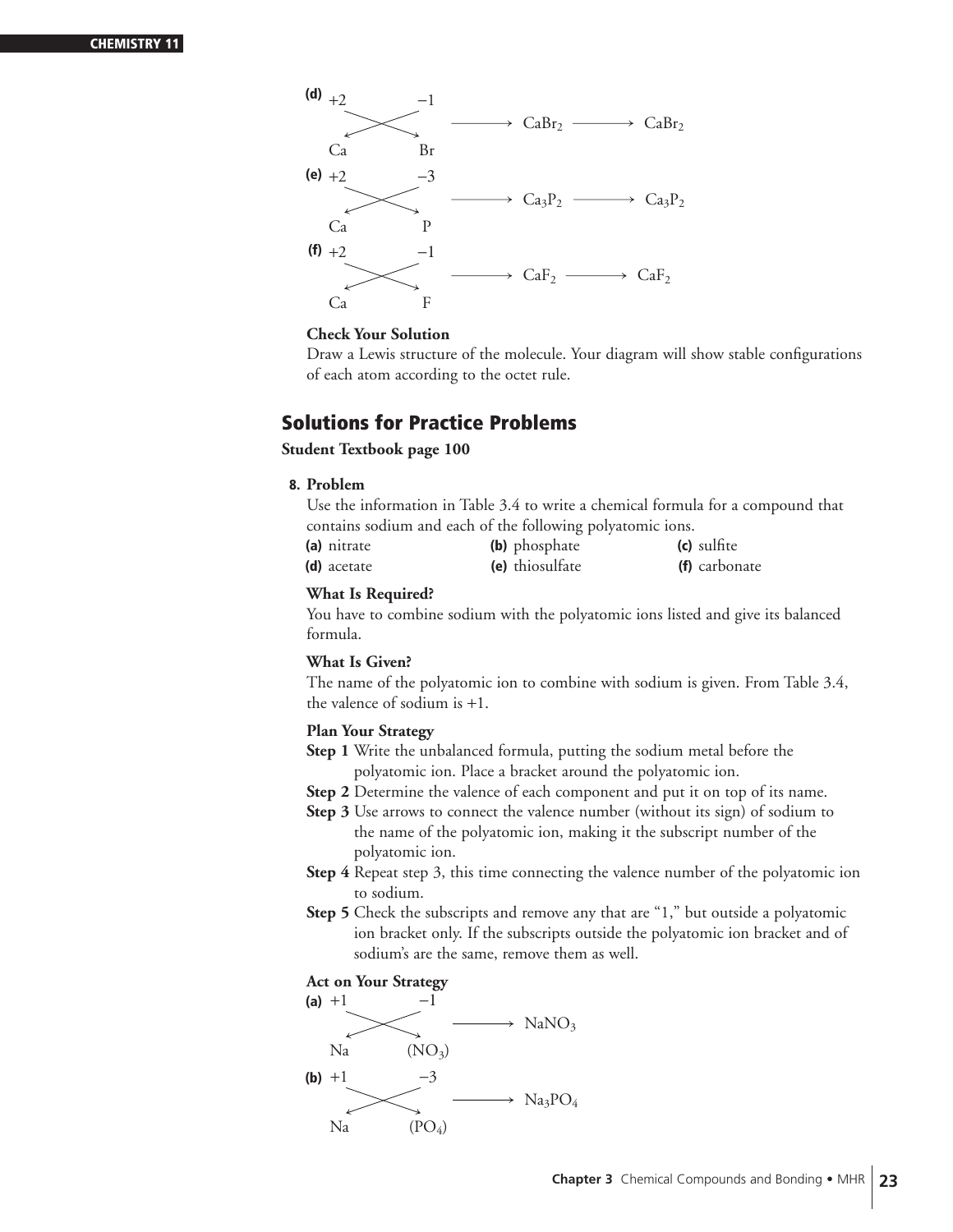

Draw a Lewis structure of the molecule. Your diagram will show stable configurations of each component of the molecule according to the octet rule.

#### **19. Problem**

Repeat question 18 using magnesium instead of sodium.

#### **What Is Required?**

You have to combine magnesium with the polyatomic ions listed in problem 18 and give its balanced formula.

#### **What Is Given?**

The name of the polyatomic ion to combine with magnesium is given. From Table 3.4, the valence of magnesium is +2.

#### **Plan Your Strategy**

- **Step 1** Write the unbalanced formula, putting the magnesium metal before the polyatomic ion. Place a bracket around the polyatomic ion.
- **Step 2** Determine the valence of each component and put it on top of its name.
- **Step 3** Use arrows to connect the valence number (without its sign) of magnesium to the name of the polyatomic ion, making it the subscript number of the polyatomic ion.
- **Step 4** Repeat step 3, this time connecting the valence number of the polyatomic ion to magnesium.
- **Step 5** Check the subscripts and remove any that are "1," but *outside* a polyatomic ion bracket only. If the subscripts outside the polyatomic ion bracket and of magnesium's are the same, remove them as well.

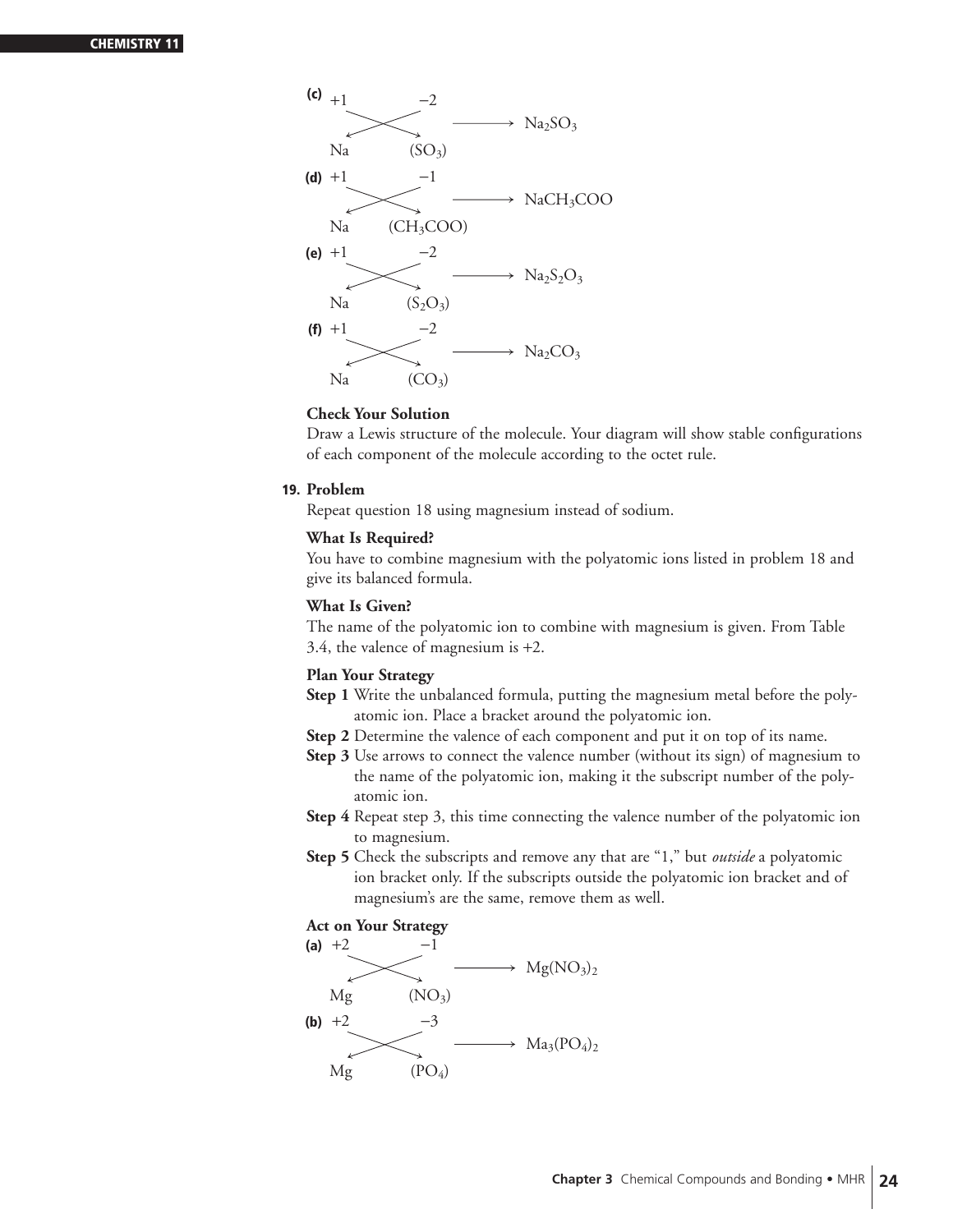

Draw a Lewis structure of the molecule. Your diagram will show stable configurations of each component of the molecule according to the octet rule.

# **Solutions for Practice Problems**

#### **Student Textbook page 103**

#### **20. Problem**

|                             | Use the IUPAC name for each compound. |            |
|-----------------------------|---------------------------------------|------------|
| (a) $\text{Al}_2\text{O}_3$ | (b) $CaBr2$                           | (c) $Na3P$ |
| (d) $Cu2S$                  | (e) $MgN_3$                           | (f) $Hgl2$ |

#### **What Is Required?**

You need to give the IUPAC name for the compounds listed.

#### **What Is Given?**

The chemical formula of each compound is given.

#### **Plan Your Strategy**

**Step 1** Write the name of the metal first and the non-metal next. **Step 2** Change the suffix (ending) of the non-metal to -*ide*. **Step 3** Put the names together.

#### **Act on Your Strategy**

| (a) $Al_2O_3 =$ aluminum oxide                      | (b) $CaBr2 = calcium bromide$          |
|-----------------------------------------------------|----------------------------------------|
| (c) $\text{Na}_3\text{P} = \text{sodium phosphate}$ | <b>d)</b> $Cu_2S = copper(I)$ sulphide |
| (e) $Mg_3N_2$ = magnesium nitride                   | (f) $Hgl2 = mercury(II) iodide$        |

#### **Check Your Solution**

Try finding the names in other chemistry reference books or on the Internet and see if the formulas and names are the same.

#### **21. Problem**

Write the formula of each compound.

- **(a)** iron(II) sulfide **(b)** stannous oxide
	-
- **(c)** chromium(II) oxide **(d)** colbaltous chloride
- **(e)** manganese(III) iodide **(f)** zinc oxide

#### **What Is Required?**

You need to give the formula for the compounds listed.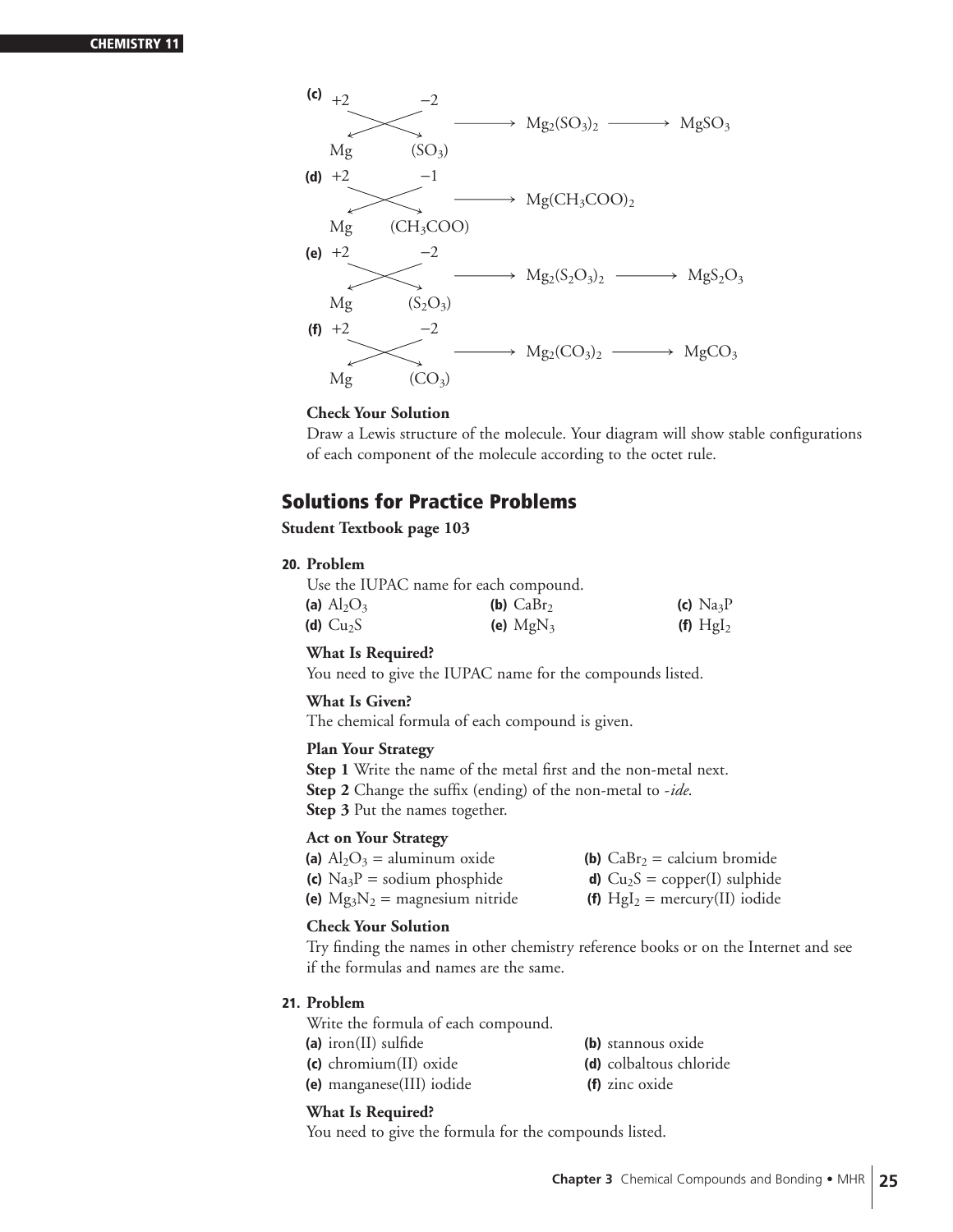#### **What Is Given?**

The IUPAC name of each compound is given.

#### **Plan Your Strategy**

- **Step 1** Write the symbol of the metal first and the non-metal next.
- **Step 2** Check the valence of the metal and non-metal and put it on top of its respective symbol.
- **Step 3** Using the arrow crossing method, cross the valence number of the metal to the non-metal symbol as its subscript. Cross the valence number of the non-metal to the metal symbol as its subscript.
- **Step 4** Check the subscripts and remove any that are "1." If the subscripts are the same, remove them as well.

#### **Act on Your Strategy**



#### **Check Your Solution**

Draw a Lewis structure of the molecule. Your diagram will show stable configurations of each component of the molecule according to the octet rule. Also try finding the names in other chemistry reference books or on the Internet and see if the formulas and names are the same.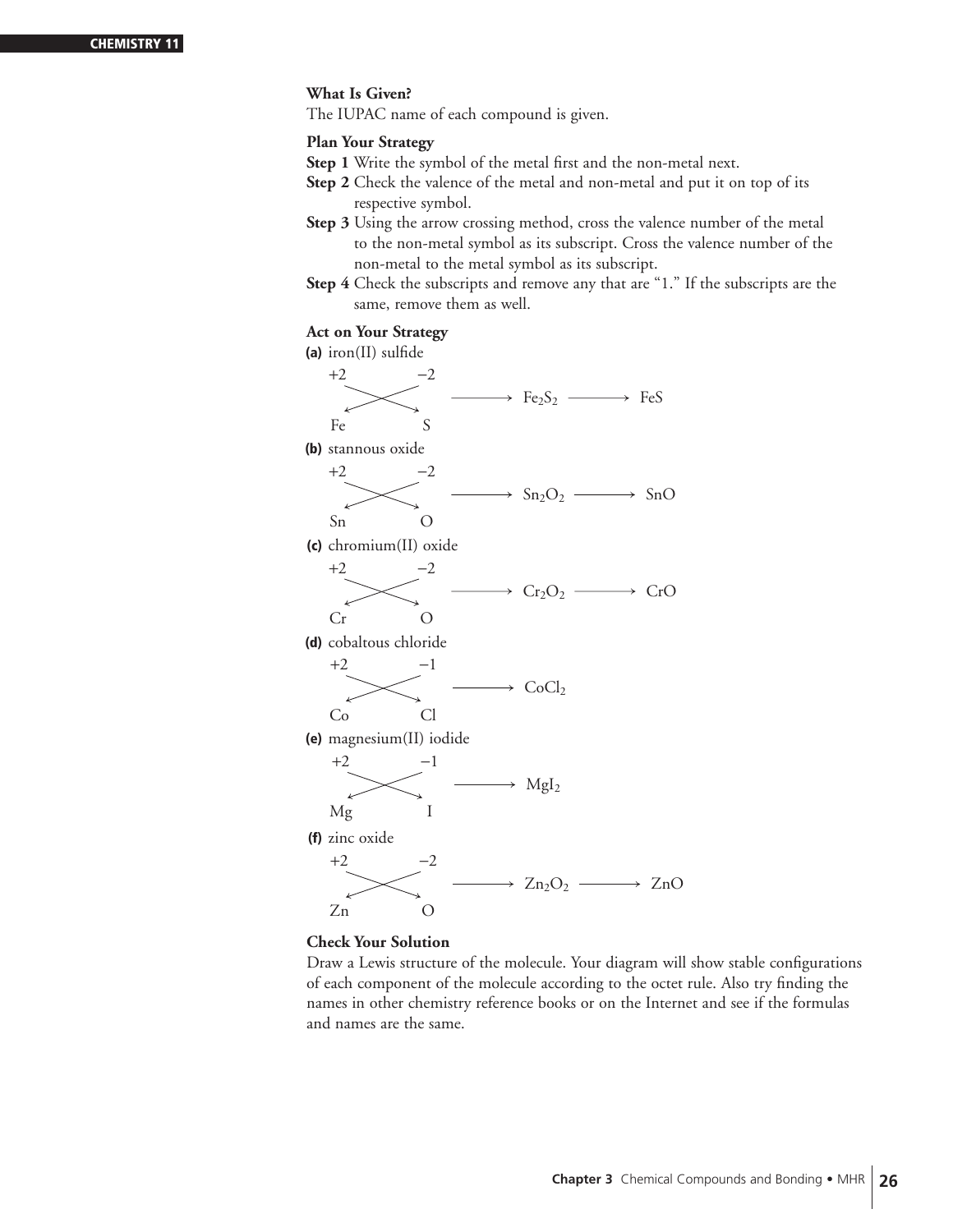# **Solutions for Practice Problems**

**Student Textbook page 104**

#### **22. Problem**

|             | Write the IUPAC name for each compound. |            |
|-------------|-----------------------------------------|------------|
| (a) $H_2Se$ | $(b)$ HCl                               | (c) HF     |
| (d) $LiH$   | (e) $CaH2$                              | (f) $PH_3$ |

#### **What Is Required?**

You need to give the IUPAC name for the compounds listed.

#### **What Is Given?**

The chemical formula of each compound is given.

#### **Plan Your Strategy**

Check the position of H in the formula.

- **(a)** If H appears in front of the formula, the name starts with "hydrogen..." The nonmetal beside it will end with the suffix -*ide*.
- **(b)** If H appears at the end of the formula, the name ends with "hydride" and the metal before the hydrogen will bear its normal name. If there are subscripts to the hydrogen, use the numerical prefix to describe it, that is, *di*-, *tri*- etc.

#### **Act on Your Strategy**

| (a) $H_2Se = hydrogen$ selenide | (b) $HCl = hydrogen chloride$ |
|---------------------------------|-------------------------------|
| (c) $HF = hydrogen$ floride     | (d) $LiH = lithium hydride$   |
| (e) $CaH_2 =$ calcium hydride   |                               |

**(f)**  $PH_3$  = phosphorus(III) hydride or phosphorus trihydride.

#### **Check Your Solution**

Try finding the names in other chemistry reference books or on the Internet and see if the formulas and names are the same.

# **Solutions for Practice Problems**

#### **Student Textbook page 105**

#### **23. Problem**

Write the IUPAC name for each compound.

| (a) $(NH_4)_2SO_3$               | ( <b>b</b> ) $\text{Al}(\text{NO}_2)_3$ | (c) $Li_2CO_3$      |
|----------------------------------|-----------------------------------------|---------------------|
| (d) $\mathrm{Ni}(\mathrm{OH})_2$ | (e) $Ag_3(PO_4)$                        | (f) $Cu(CH_3COO)_2$ |

#### **What Is Required?**

You need to give the IUPAC name for the compounds listed.

#### **What Is Given?**

The chemical formula of each compound is given.

#### **Plan Your Strategy**

- **Step 1** Write the name of the polyatomic cation first and the polyatomic anion next.
- **Step 2** The name of the cation is usually the full name of a metal or the polyatomic cation (check the valence from the subscript outside the bracket).
- **Step 3** The name of the polyatomic anion depends on its valence (check the subscript outside the bracket for this) and as well as the number of oxygen atoms it has (in the case of an oxy-anion).

**Step 4** Put the names together as you would for a binary compound.

#### **Act on Your Strategy**

(a)  $(NH_4)_2SO_3 =$  ammonium sulfite